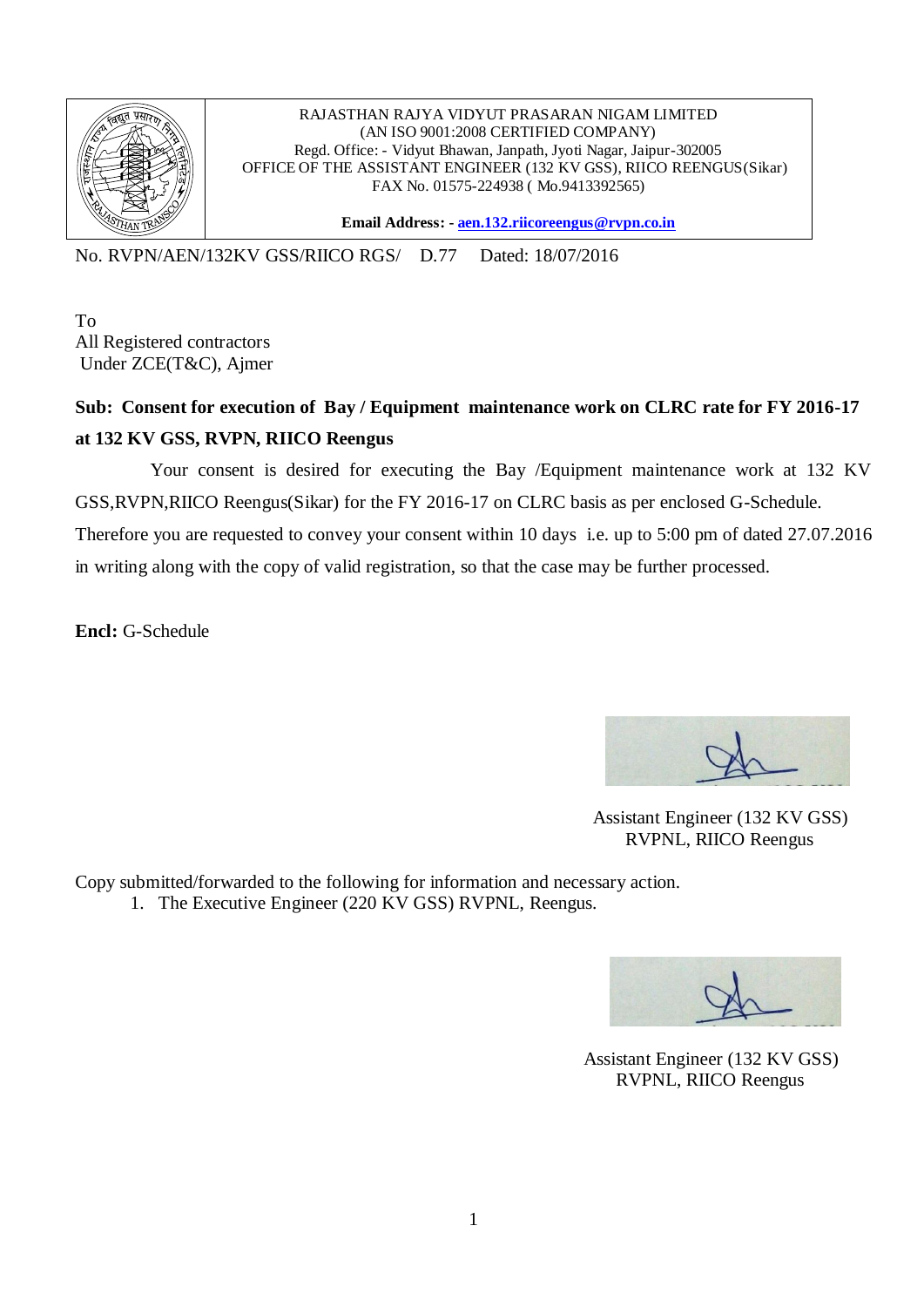

## **RAJASTHAN RAJYA VIDHYUT PRASARAN NIGAM LIMITED (An ISO 9001:2008 Certified Company) OFFICE OF ASSISTANT ENGINEER, 132 KV GSS RVPNL, RIICO-REENGUS (SIKAR) Telephone No. 9413392565, E mail : - aen.132.riicoreengus@rvpn.co.in**

## G-SCHEDULE FOR MAINTENANCE OF BAY EQUIPMENTS, POWER TRANSFORMER'S AND BUS BAR AT 132 KV GSS RIICO-REENGUS

| S.<br>NO. | <b>PARTICULARS</b>                                                                                                                                                                                                                                                                                                                                                                 | <b>UNIT</b>          | <b>RATES</b><br>IN Rs. | NO.<br>OF<br><b>BAYS</b> | <b>FRQ</b>       | <b>AMOUNT</b>  | <b>REMA</b><br><b>RKS</b> |
|-----------|------------------------------------------------------------------------------------------------------------------------------------------------------------------------------------------------------------------------------------------------------------------------------------------------------------------------------------------------------------------------------------|----------------------|------------------------|--------------------------|------------------|----------------|---------------------------|
| 1.0       | <b>MAINTENANCE OF BAY EQUIPMENTS</b>                                                                                                                                                                                                                                                                                                                                               |                      |                        |                          |                  |                |                           |
|           | Maintenance work of following Bay equipment :<br>Such as circuit breakers, current transformers, Lightening<br>arresters, isolators, CVTs, PLCC equipments,<br>and<br>corresponding control and relay panels (All spares, lubricating<br>material and only special T&P shall be provided by RVPN.<br>Cleaning material and general $T\&P$ shall be arranged by the<br>contractor.) |                      |                        |                          |                  |                |                           |
|           | (a) Checking of tightening of all clamps $& \text{connectors.}$<br>(b) Cleaning of all insulators.<br>(c) Assistance to RVPN in attending to oil leakage, if<br>any.<br>(d) Cleaning of all junction boxes $\&$ secondary terminal<br>boxes.                                                                                                                                       |                      |                        |                          |                  |                |                           |
|           | (e) Assistance to RVPN in checking of operation of CB<br>through relays and verifying various logic and<br>control circuit and annunciation circuit.<br>(f) Assistance to RVPN in measurement of CB                                                                                                                                                                                |                      |                        |                          |                  |                |                           |
|           | operation timing.<br>(g) Checking of isolator operation and its alignment.                                                                                                                                                                                                                                                                                                         |                      |                        |                          |                  |                |                           |
|           | (h) Checking of gas pressure like SF $6 \& N2$ in circuit<br>breakers /CTs etc.                                                                                                                                                                                                                                                                                                    |                      |                        |                          |                  |                |                           |
|           | (i) Assistance of RVPN in measurement of IR values of<br>LA s, CTs and CVTs.                                                                                                                                                                                                                                                                                                       |                      |                        |                          |                  |                |                           |
|           | (i) Lubrication of defined parts of all equipment at all<br>required points.                                                                                                                                                                                                                                                                                                       |                      |                        |                          |                  |                |                           |
|           | (k) Washing of equipment, in case oil stains are present,<br>then washing is to be done with use of detergent<br>solution.                                                                                                                                                                                                                                                         |                      |                        |                          |                  |                |                           |
|           | (l) Cleaning of CR Panels from inside.                                                                                                                                                                                                                                                                                                                                             |                      |                        |                          |                  |                |                           |
|           | (m) Tightening of clamps & connectors and spacers on<br>over head bus conductors and gantries (at a max<br>height of 25 meter using safety belts.) Also tightening<br>of clamps / connectors of all associated equipments<br>connected to such overhead bus.                                                                                                                       |                      |                        |                          |                  |                |                           |
|           | (n) Providing other related work assistance as may be<br>required by in charge.                                                                                                                                                                                                                                                                                                    |                      |                        |                          | $\mathcal{D}$    |                |                           |
|           | (I)<br>$132KV$ Bays(1 No. supervisor + 6Nos.<br>workmen)                                                                                                                                                                                                                                                                                                                           | Each bay<br>Each bay | 1892<br>1666           | 05<br>09                 | Times<br>in a    | 18920<br>29988 |                           |
|           | 33 KV Bays (1 No. supervisor + 5Nos.<br>(II)<br>workmen)                                                                                                                                                                                                                                                                                                                           |                      |                        |                          | year             |                |                           |
|           |                                                                                                                                                                                                                                                                                                                                                                                    |                      |                        |                          | <b>TOTAL</b> (A) | 48908          |                           |
|           |                                                                                                                                                                                                                                                                                                                                                                                    |                      |                        |                          |                  |                |                           |

CONT. PAGE 3

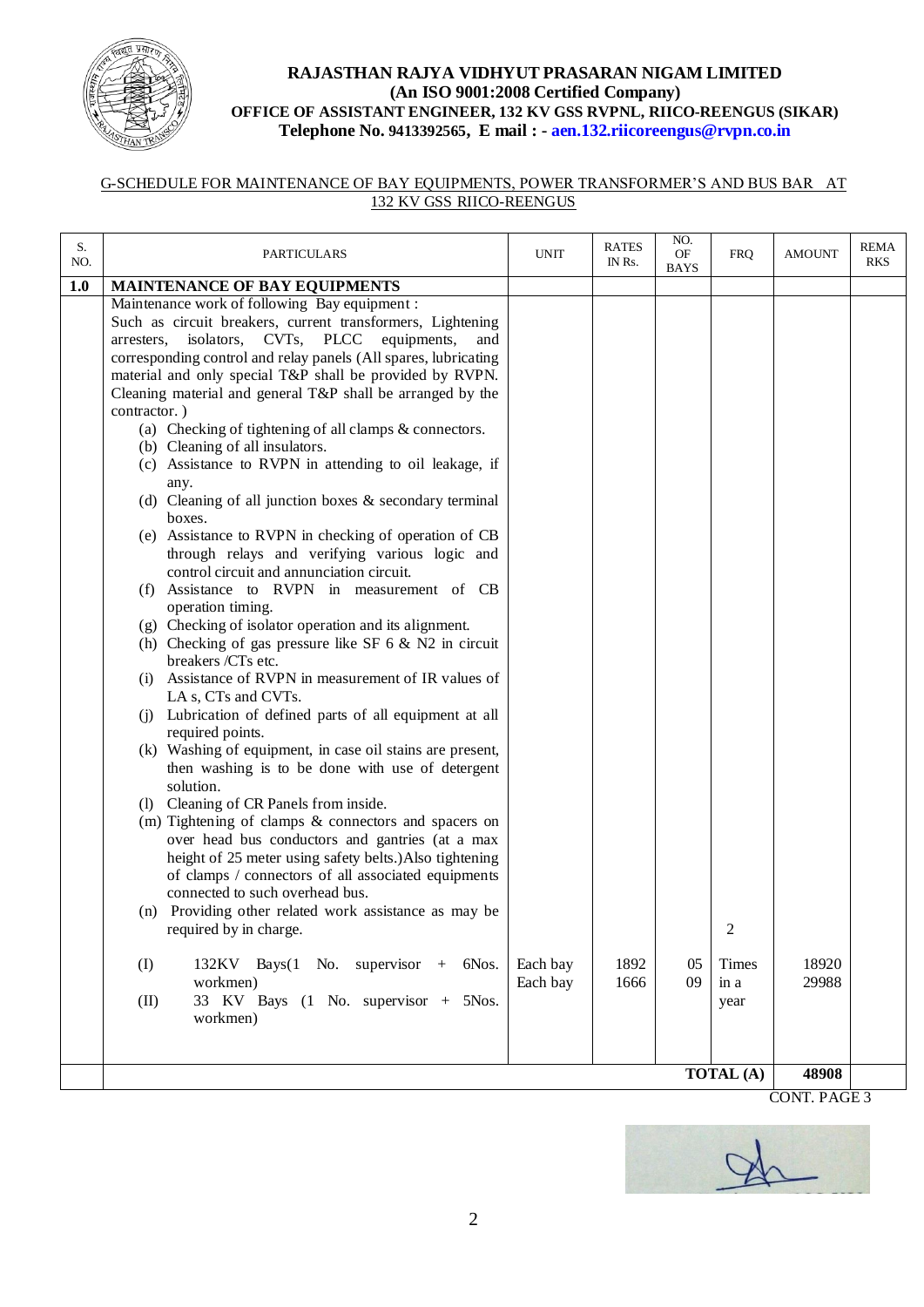| S.NO | <b>PARTICULARS</b>                                                                | <b>UNIT</b> | <b>RATE IN</b><br>Rs. | NO. OF<br>TRF. | FREQ.     | <b>AMOUNT</b> | <b>REMA</b><br>RK |
|------|-----------------------------------------------------------------------------------|-------------|-----------------------|----------------|-----------|---------------|-------------------|
| 2.0  | <b>MAINTENANCE OF POWER</b>                                                       |             |                       |                |           |               |                   |
|      | <b>TRANSFORMERS</b>                                                               |             |                       |                |           |               |                   |
|      | Maintenance of power transformer for<br>the                                       |             |                       |                |           |               |                   |
|      | following types of power transformer s (All spares,                               |             |                       |                |           |               |                   |
|      | lubricating material and only special material &                                  |             |                       |                |           |               |                   |
|      | general T&P shall be arranged by the contractor)                                  |             |                       |                |           |               |                   |
|      |                                                                                   |             |                       |                |           |               |                   |
|      | (a) Cleaning of porcelain bushing.                                                |             |                       |                |           |               |                   |
|      | (b) Checking of tightening of clamps $\&$                                         |             |                       |                |           |               |                   |
|      | connectors.                                                                       |             |                       |                |           |               |                   |
|      | (c) Cleaning of buchloz &oil surge relays.                                        |             |                       |                |           |               |                   |
|      | (d) Cleaning of glass of all oil levels                                           |             |                       |                |           |               |                   |
|      | indicators.                                                                       |             |                       |                |           |               |                   |
|      | (e) Cleaning of marshaling box, cooler                                            |             |                       |                |           |               |                   |
|      | control cubicle, thermometer etc .as<br>provided.                                 |             |                       |                |           |               |                   |
|      | (f) Assistance to RVPN in attending to oil                                        |             |                       |                |           |               |                   |
|      | leakage from tr. Body & bushing.                                                  |             |                       |                |           |               |                   |
|      | (g) Checking of oil level in oil filled bushing.                                  |             |                       |                |           |               |                   |
|      | (h) Checking of Drycol air drying system.                                         |             |                       |                |           |               |                   |
|      | (i) Assistance to RVPN in measurement of                                          |             |                       |                |           |               |                   |
|      | IR values                                                                         |             |                       |                |           |               |                   |
|      | (j) Assistance to RVPN in measurement of                                          |             |                       |                |           |               |                   |
|      | earth resistance.                                                                 |             |                       |                |           |               |                   |
|      | (k) Assistance to RVPN in testing of PRD.                                         |             |                       |                |           |               |                   |
|      | (l) Assistance to RVPN in checking of                                             |             |                       |                |           |               |                   |
|      | tripping circuits of buchholz & wdg., oil                                         |             |                       |                |           |               |                   |
|      | temperature control & protection scheme.                                          |             |                       |                |           |               |                   |
|      | (m) Checking of OLTC gear operation<br>(n) Assistance to RVPN in checking of auto |             |                       |                |           |               |                   |
|      | circuits of cooling banks                                                         |             |                       |                |           |               |                   |
|      | (o) Taking of oil samples for testing                                             |             |                       |                |           |               |                   |
|      | (p) Assistance to RVPN in carrying out other                                      |             |                       |                |           |               |                   |
|      | special measurements as may be required                                           |             |                       |                |           |               |                   |
|      | (q) Providing of other related work assistance                                    |             |                       |                |           |               |                   |
|      | as may be required by work incharge.                                              |             |                       |                |           |               |                   |
|      |                                                                                   |             |                       |                |           |               |                   |
|      |                                                                                   |             |                       |                |           |               |                   |
|      | (i)<br>132/33KV, 20/25 MVA<br>5Nos.<br>(                                          | Each Trf.   | 1220                  | 2              | 2         | 4880          |                   |
|      | workmen)                                                                          | Each Trf.   | 774                   | 1              | Times     | 1548          |                   |
|      | <b>Auxiliary Supply Station Transformer</b><br>(ii)<br>(3Nos. workmen)            |             |                       |                | in a      |               |                   |
|      |                                                                                   |             |                       |                | year      |               |                   |
|      |                                                                                   |             |                       |                |           |               |                   |
|      |                                                                                   |             |                       |                | TOTAL (B) | 6428          |                   |

## CONT. PAGE 4